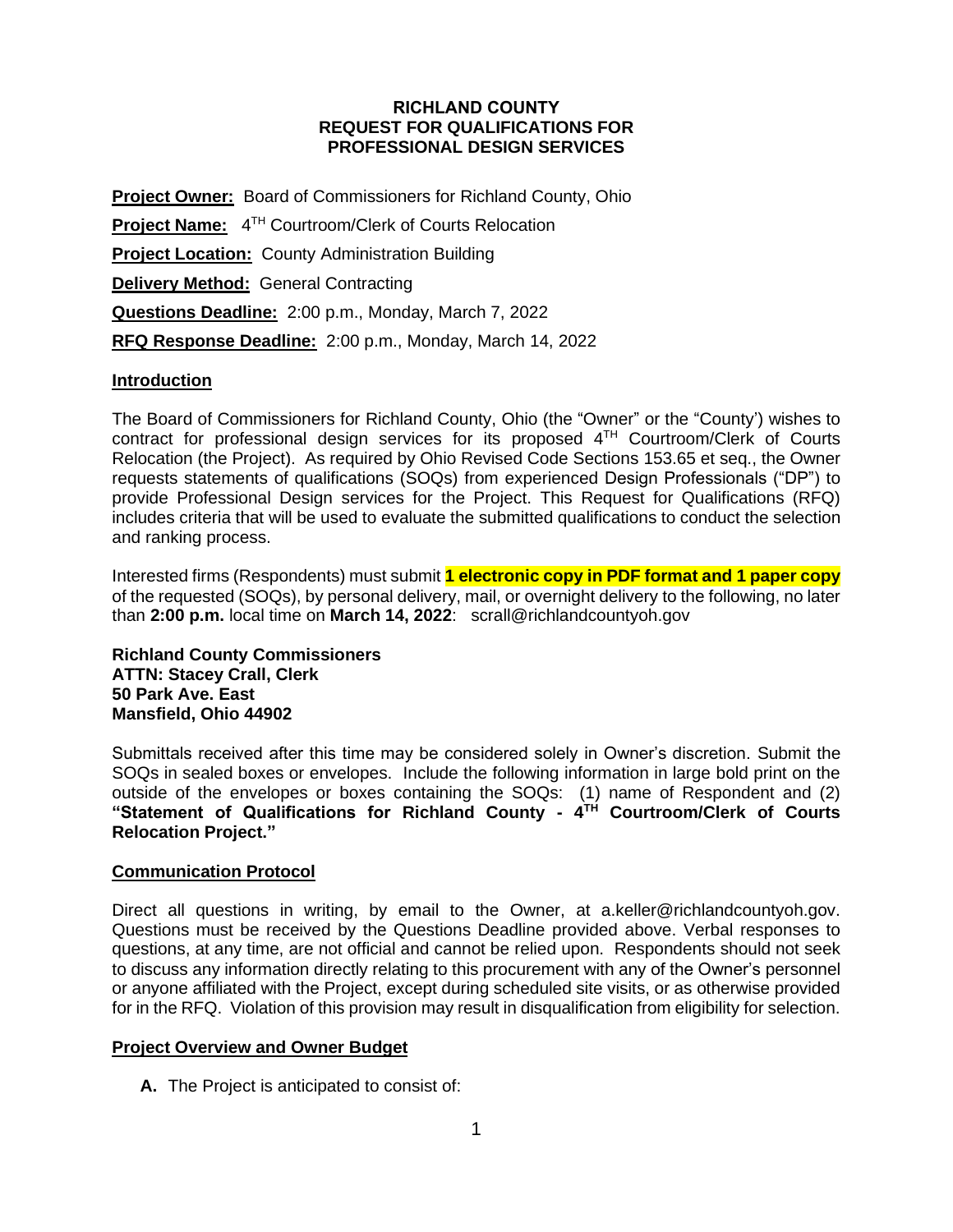- a. Approximately 3,400 SF of interior alterations of the existing Jail Cell Block C and Women's Jail portion of the building, that will become the Clerk of Court business administration areas for domestic, civil and criminal administration areas. There will be some cubical areas, and a few individual offices.
- b. Approximately 2,240 SF of interior alterations of the existing Jail Cell Block B to become a general meeting room with common, public restrooms.
- c. Approximately 2,528 SF of interior alterations of the existing Jail Cell Block A to become general storage area or left for future development.
- d. Approximately 3,000 SF of interior alterations of the existing Clerk of Court business administration areas that will become courtroom and conference room space.
- e. Assistance in federal cost analysis and any changes to the Project as requested by the Owner.
- f. Letters a. e. above shall be collectively referred to as "the Work."

## **Scope of Services**

Professional Design services for the Project are anticipated to include any and/or all phases of design services, potentially including but not limited to schematic design, design development, construction documents, bidding, procurement, and construction. There may be one or more separate construction contracts to complete this project, depending upon time constraints and practical considerations. Professional Design Services will be required for some or all of the items listed in the Project Overview.

### **Rights of the Owner**

The issuance of this RFQ constitutes only an invitation to present qualifications. The rights reserved by the Owner, which shall be exercised in its sole and absolute discretion, include without limitation the right to:

- 1. Require additional information from one or more Respondents to supplement or clarify the SOQs submitted.
- 2. Conduct investigations with respect to the qualifications and experience of each Respondent.
- 3. Visit and examine any of the facilities referenced in the SOQs and to observe and inspect the operations at such facilities.
- 4. Waive any defect or technicality in any SOQ received.
- 5. Eliminate any Respondent that submits an incomplete or inadequate SOQ or is not responsive to the requirements of this RFQ.
- 6. Supplement, amend, or otherwise modify this RFQ, prior to the date of submission of the SOQs.
- 7. Issue one or more amendments to this RFQ extending the due date for the SOQs.
- 8. Receive questions concerning this RFQ from Respondents and to provide such questions, and the Owner's responses, to all Respondents.
- 9. Cancel this RFQ in whole or in part with or without substitution of another RFQ if determined to be in the best interest of the Owner.
- 10. Take any action affecting the RFQ process or the Project that would be in the best interest of the Owner.
- 11. Make public any and all documents associated with the Project, including documents submitted to the Owner by Respondents.

## **SOQ Required Format and Information**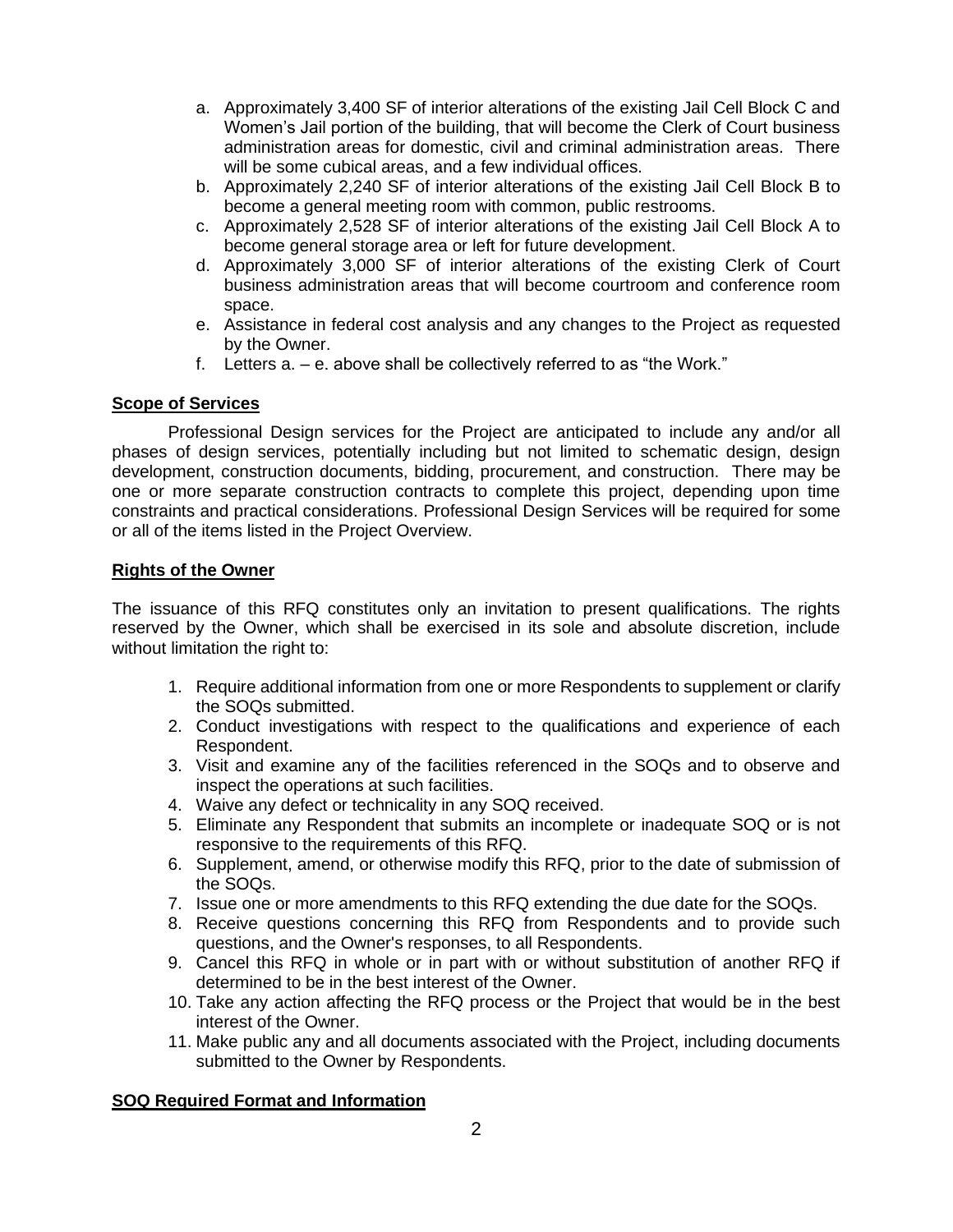# **A. SOQ Format**

The format of the SOQ must be as outlined below. Narrative pages are to be 8-1/2 inches by 11 inches. All information provided shall be bound into a single volume. A clear and concise presentation of information is encouraged with a maximum page limit of 50 singlesided pages (or 25 double-sided pages), not including resumes of key staff, standard brochures, and financial information and supporting data. Audiovisual materials will not be accepted. Sales brochures are not desired unless directly related to the response and referenced in the text. Below is additional information about the submission requirements to this RFQ.

Only those persons or firms who have obtained an official copy of this RFQ from the Owner will receive any official addenda to this RFQ. Receipt of all addenda shall be acknowledged by Respondents in a transmittal letter with the SOQ.

## **B. SOQ Required Information**

Provide the following information for consideration by the Owner as part of the evaluation of Respondent's qualifications. The SOQ should be separated into tabbed sections as follows:

- **1. Competence.** When providing the following information, if the firm is a national firm with a branch office in Ohio, provide information limited to the firm's Ohio office projects and experience. Include:
	- a. Technical training, education, and general experience of the DP's personnel, especially the technical training, education, and experience of the DP firm's employees and consultants who will be assigned to the Project, including the proposed architect or engineer of record
- **2. Capacity.** In terms of workload and the availability of qualified personnel, equipment, and facilities to perform the required services competently and expeditiously. Include:
	- a. List of current projects and the status of each and relevant information (i.e., budget, type of work, stage of completion, committed staff and consultants).

## **3. Past Performance.**

- a. DP Firm's relevant project experience within recent history (including but not limited to experience involving renovations.)
- b. DP Firm's experience with public projects.
- c. The evaluation of previous clients with respect to factors such as control of costs, quality of work, dispute resolution, meeting deadlines, and past performance of the DP firm's proposed architect or engineer of record;
- **4. Meeting legal requirements for compliance with architectural and professional engineering services.** Demonstrate that the DP Firm and its consultants have the required professional licenses and certifications to perform the services and Work required for the Project.
	- **a.** Compliance with ORC Sections 4703.182 (unauthorized practice of architecture and landscape architecture), 4703.332 (DP construction), and 4733.16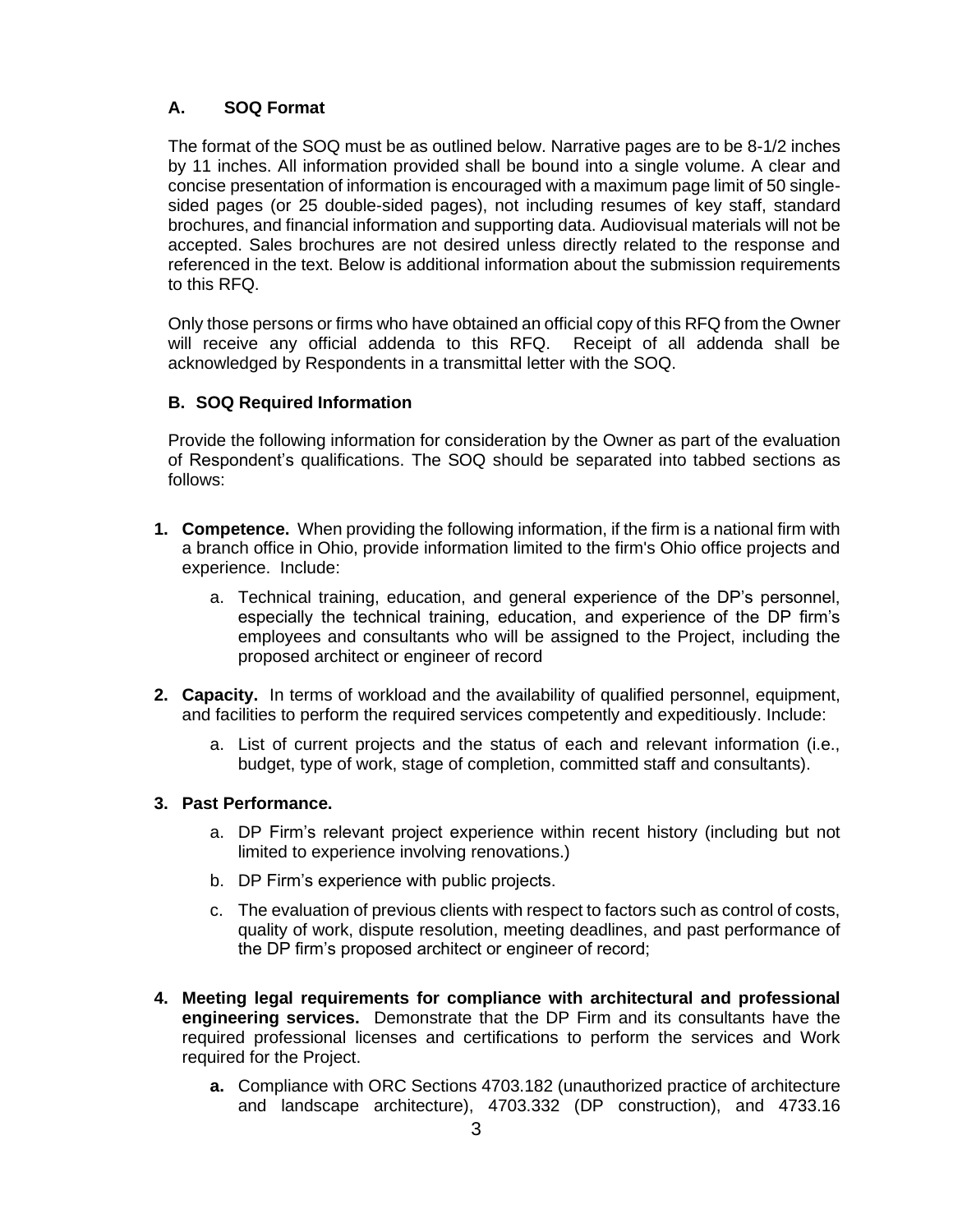(business authority to practice professional engineering and professional surveying services), including the use of a licensed design professional for all design services;

### **5. Other qualifications consistent with the scope and needs for the Project.**

- a. **History and philosophy of the firm.** What is it that makes the firm unique? Describe the aspects of the firm's approach that have made it successful.
- b. **Number of years in business.** How long has the DP Firm been in business?
- c. **Proximity to the Site.** Proximity of the DP Firm's primary office where the majority of the Project work will be managed/performed to the Project site – List distance in miles, straight-line method.
- d. **Value Added Experience**. Demonstrate the DP Firm's unique qualities that set the firm apart from others as it relates to the required services for the Project. To what extent is the DP Firm or any of the DP Team familiar with the Owner's existing facilities?

### e. **Insurance and Claims History**.

- (1) Professional Liability coverage of the DP Firm and the proposed A/E firm for the Project, plus history of claims against in excess of \$75,000 for the last 10 years;
- (2) Commercial General Liability coverage of the DP Firm and the proposed A/E firm for the Project, plus history of claims against in excess of \$100,000 for the last 10 years.
- f. **Prior Performance with the Owner.** Has the DP Firm or any of DP Team ever worked on Projects for the Owner in the past? Was the relationship successful?
- g. **Familiarity with Local Area.** Knowledge of the local area and working relationships with local contractors, subcontractors, and suppliers.

## h. **Ability to comply with all requirements applicable to a federal project**

#### **SOQ Evaluation Process**

The Owner's Evaluation Team will review the qualifications received and will

- **A.** Select and rank no fewer than three firms which it considers to be the most qualified to provide the required professional design services, except when the public authority determines in writing that fewer than three qualified firms are available in which case the public authority shall select and rank those firms;
- **B.** Negotiate a contract with the firm ranked most qualified to perform the required services at a compensation determined in writing to be fair and reasonable to the public authority. Contract negotiations shall be directed toward:
	- a. Ensuring that the professional design firm and the agency have a mutual understanding of the essential requirements involved in providing the required services;